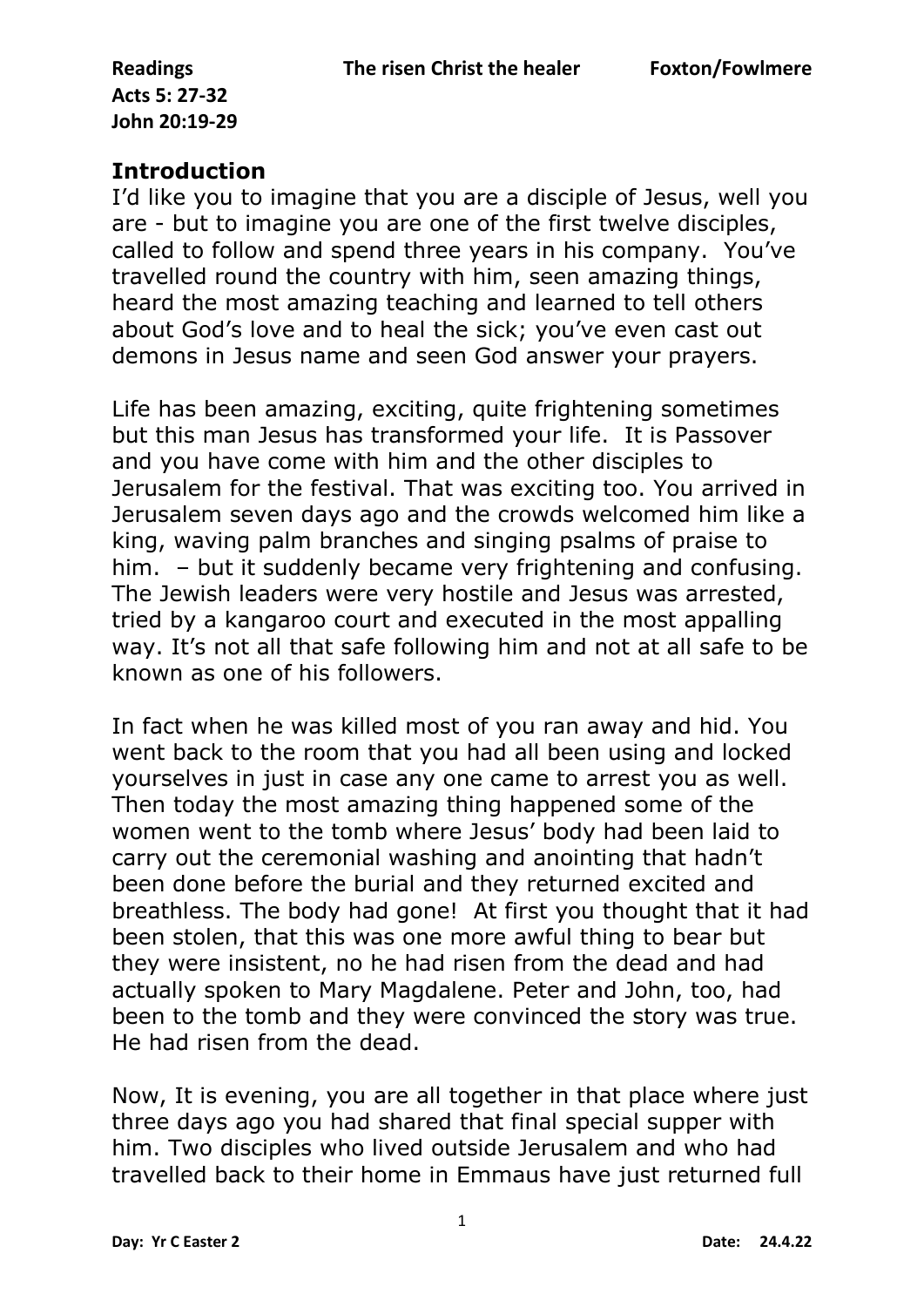of excitement. They have met the risen Lord on their journey and have hurried back to tell you all about it and Peter too, it seems had met with the risen Lord and has his own story to tell.

You don't know what to make of any of this.

Some of you are exhausted, worn out with the emotion and fear of the past few days; tired and at the end of your resources.

Some of you may be feeling ashamed – you had let him down when he most needed you. You failed him and he didn't deserve it.

Some of you are overwhelmed with grief and loss. This dear friend who you have learned so much from and received so much from is dead, gone, snatched from you before time. You can scarcely believe it – none of it really seems real.

Some of you are afraid. Worried about the future, what is going to happen now? What does the future hold for you? You feel insecure and uncertain. Life is not as it used to be and you are worried and fearful.

Some of you are physically better than you have ever been. Healed, by Jesus from sickness, paralysis, blindness, deafness or released from spirits that had held you captive. Now he was gone would this healing continue? Would you remain whole and strong?

So many questions, so many uncertainties!

And suddenly you become aware that Jesus is there, standing in the midst of the group; very much himself – yet not the same at all. He still bears the signs of suffering. He shows you the wounds in his hands and feet and that awful gash in his side. He eats – fish and bread to show you it really is him and no ghost. Yes he is very much himself. His presence still has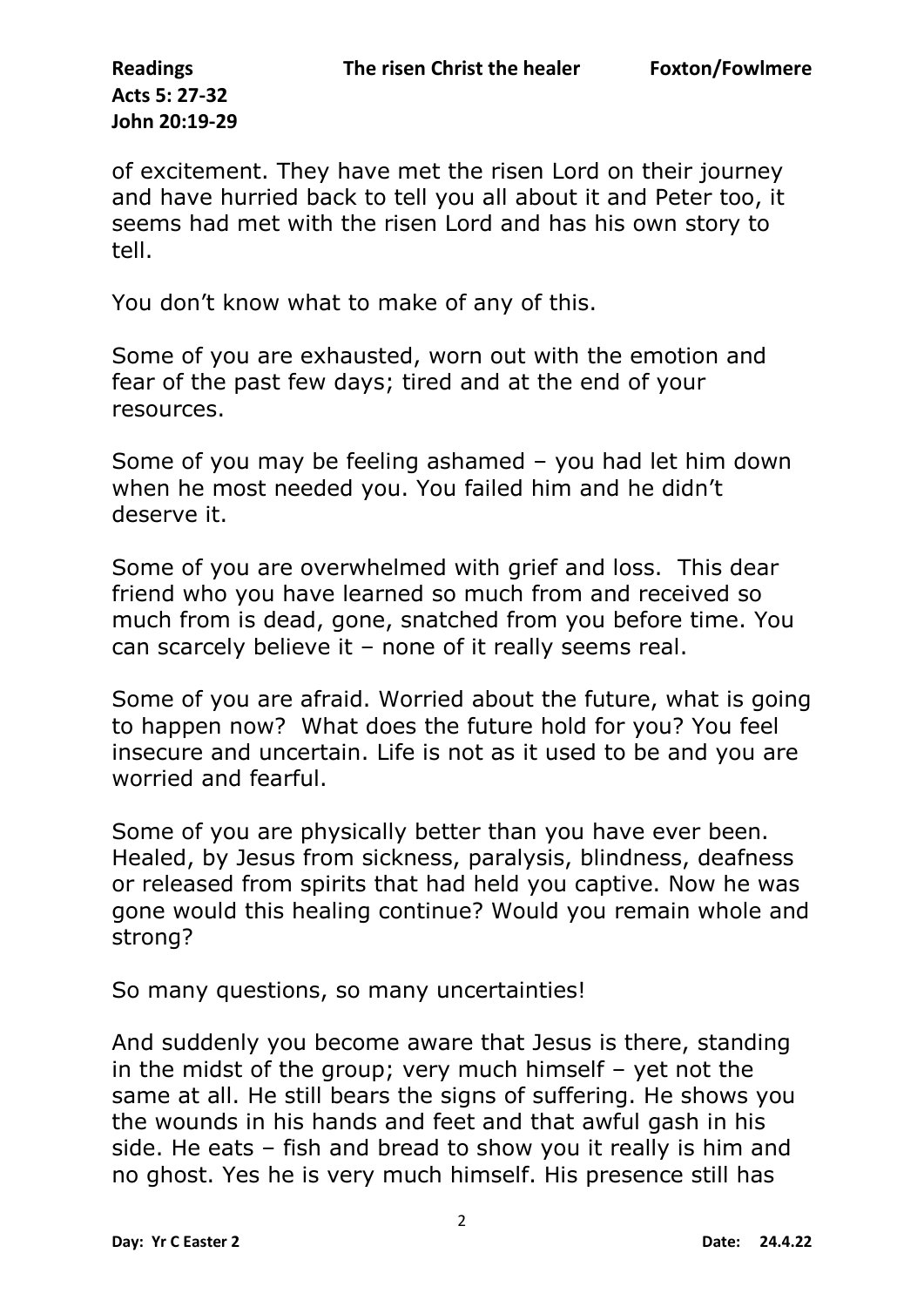the ability to calm you, to fill you with peace. You know now that no matter what happens he will give you the strength to cope with it. You are filled with joy. It overwhelms you and you want to sing and shout with happiness. The Lord is here. He is alive. Nothing had the power to finish him and he has defeated death and the power of evil.

Then Jesus says, "This is what I told you about when I was still with you; everything must be fulfilled that was written about me in the Law of Moses, the Prophets and the psalms. Then, as so often before he sits down with you all gathered around his feet and he takes you back through scripture. Pointing out where his suffering and death had been foretold, showing you that this is how it had to be because in this way he has finally defeated the power of the devil and death also has been conquered.

He then goes on to tell you that you have a job to do. You have been a witness to these things and it is now your job to speak about all of this starting here in Jerusalem but also through the known world. You are overwhelmed by the task but again Jesus reassures you. He says, "I am going to send you what my Father has promised; but stay in the city until you have been clothed with power from on high. Jesus wants you to tell others of all he has done but he is going to give you the power to do it. He will go with you in this new and exciting phase of your journey of faith.

For the past few weeks we have been experiencing life as we have never known it before. We have felt frustration, anxiety, fear, grief and loss just as the first disciples did and we have experienced the events of that first Easter Sunday in a new way. Jesus stands amongst us now in his risen power. He comes bearing the signs of all that he went through for us. He is wounded but also totally whole. He comes bringing healing and new hope. He comes to meet us in our weariness, our sense of failure and guilt, our weakness, our grief, our hopelessness, our physical pain and suffering and he breathes